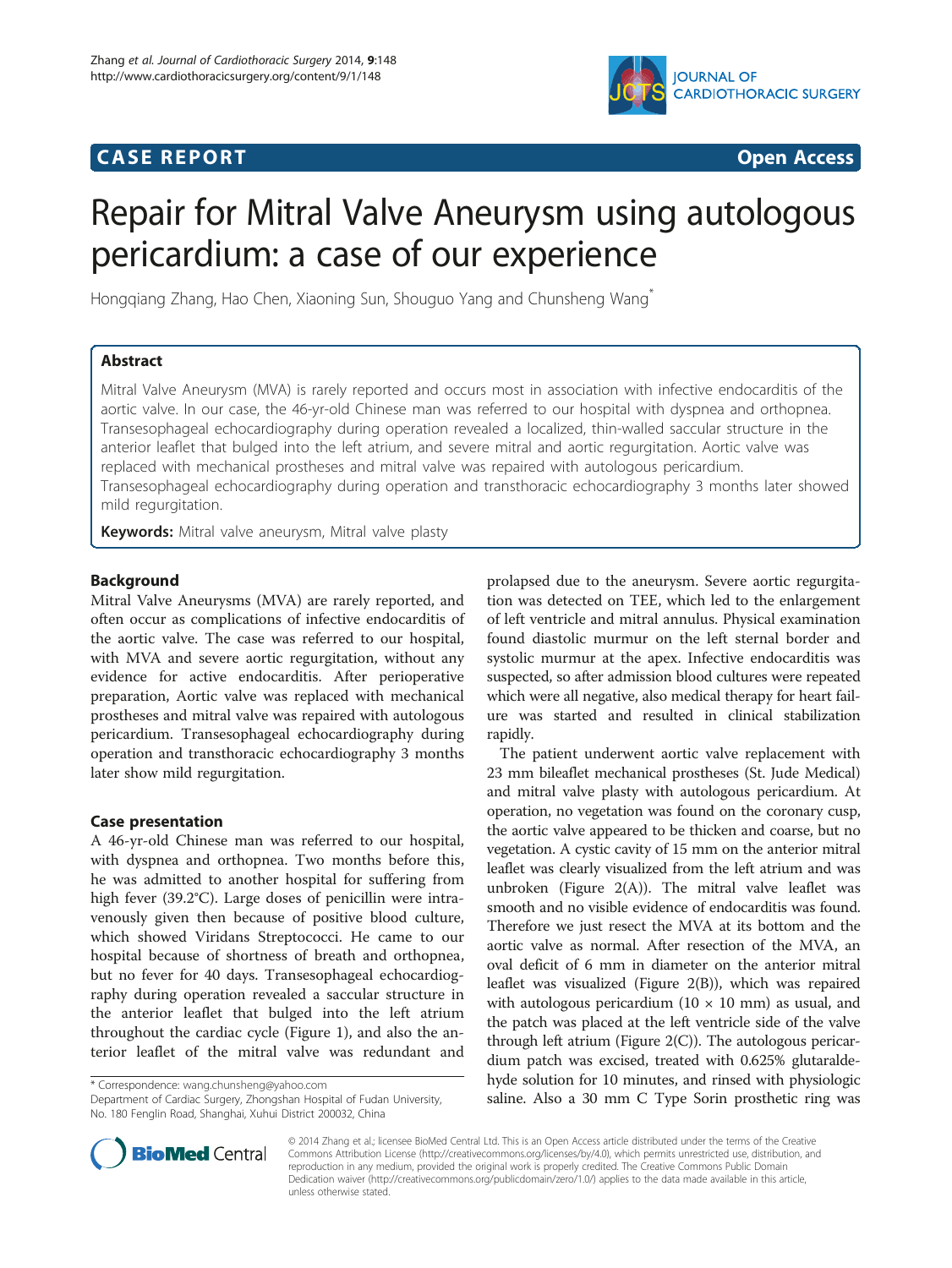<span id="page-1-0"></span>

used for mitral annuloplasty due to the enlargement of the mitral annulus (Figure [2](#page-2-0)(D)). Transesophageal echocardiography during operation showed mild regurgitation. After operation, although cultures of the removed aortic leaf-lets and MVA were negative and further pathology showed no evidence of inflammatory infiltrate, which was due to the administration of enough doses of antibiotics before the operation, vancomycin was still intravenously given to prevent the recurrence of infection (1.0 g q12 h for 2 weeks). The patient recovered uneventfully and was discharged asymptomatic on the tenth postoperative day. 3 months later transthoracic echocardiography still showed a perfect result.

# **Discussion**

Mitral Valve Aneurysm (MVA) was first described in 1729 by Morand and frequently found in the anterior leaflet. However the mechanism of its formation is not clear now because of rare occurrence, the etiology is believed to be related to aortic valve endocarditis but it's not a complication of myocardial necrosis [\[1](#page-2-0)-[3\]](#page-2-0). Two reasons may be responsible. First, the infection from the aortic valve may spreads to the mitral aortic intervalvular fibrosa and also the infected aortic regurgitant jet striking the ventricular surface of the anterior mitral leaflet can result in the formation of an aneurysm. Second, there may be a congenital defect of the fibrous layer of the atrioventricular junction, which plays an important role in the formation of an aneurysm. In our case, the first reason seems to be proved. There are literatures reporting MVA forming in patients without

endocarditis, which support the second reason. While these cases usually have connective tissue disorders, myxomatous valvular degeneration, Marfan syndrome, pseudoxanthoma elasticum, or physical stress due to severe aortic regurgitation [\[2](#page-2-0)].

Uncommon MVA were mostly diagnosed by echocardiographic findings, and often described as a localized, thin-walled saccular bulge of the mitral leaflet toward the left atrium associated with systolic expansion and diastolic collapse [\[4](#page-2-0),[5](#page-2-0)]. Its clinical presentation varies from no symptoms to sudden death, which is related to any of the preceding manifestations and occasionally due to spontaneous rupture of the aneurysm. So Early detection and prompt intervention are important to prevent the complications of valvular aneurysms which include rupture and embolism.

Surgical treatment including replacement or repair is indicated when aneurysm ruptures or when the unruptured aneurysm is larger or accompanied by significant regurgitation [[5\]](#page-2-0). For cases suffering from endocarditis, antibiotics therapy is necessary before surgery until the patient's temperature fluctuated for at least 4 weeks and blood culture is negative. In our case, the patient has no fever for 40 days before surgical treatment, cultures of the removed aortic leaf-lets and MVA were negative and further pathology showed no evidence of inflammatory infiltrate, which is important for future. The mitral valve can be repaired with autologous pericardium [[5\]](#page-2-0) as in our case, make sure that the autologous pericardium is placed at the left ventricle side and also close follow-up is needed.